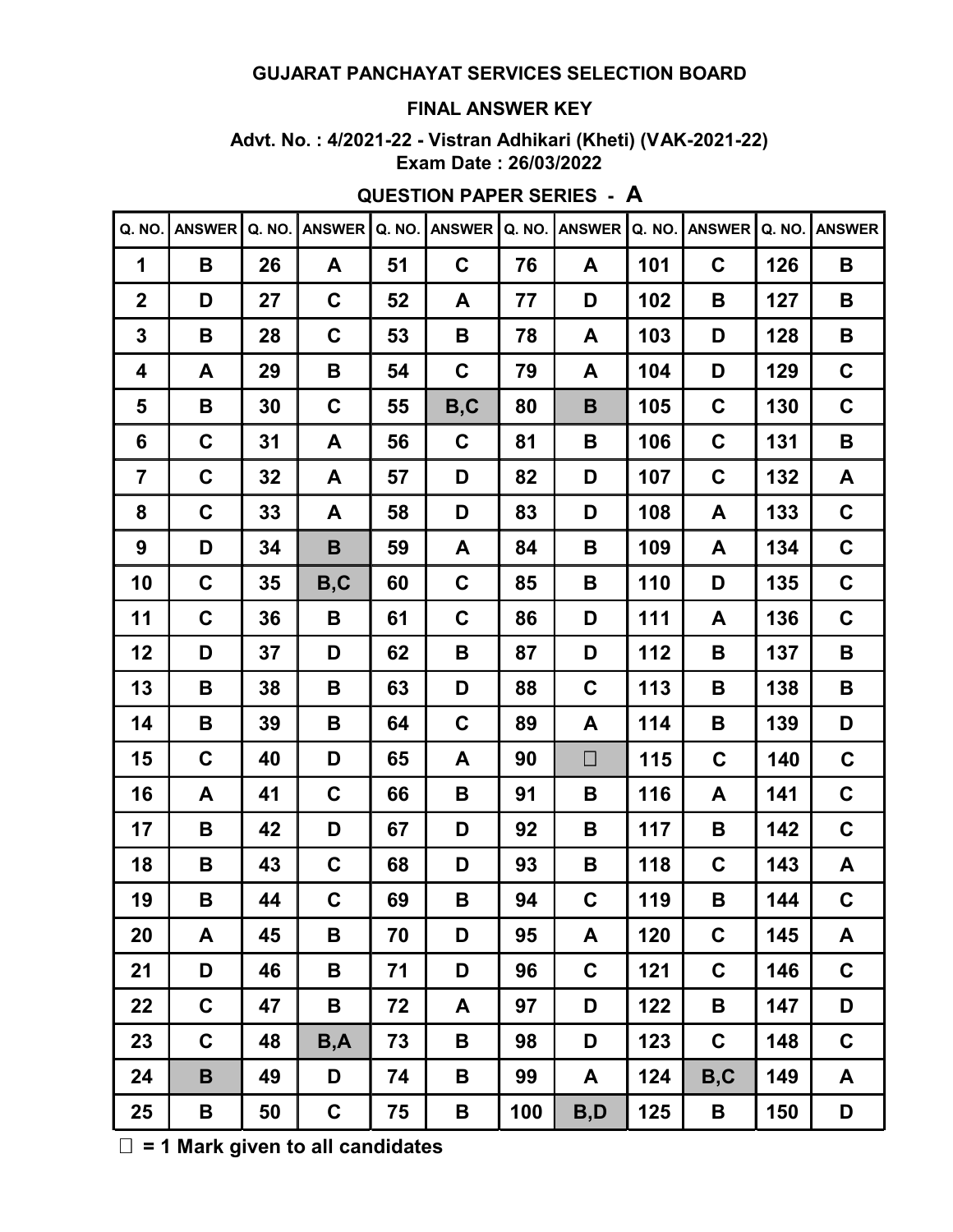#### **FINAL ANSWER KEY**

**Advt. No. : 4/2021-22 - Vistran Adhikari (Kheti) (VAK-2021-22) Exam Date : 26/03/2022**

| Q. NO.          | <b>ANSWER</b> | Q. NO. | <b>ANSWER</b> | Q. NO. | <b>ANSWER</b> | Q. NO. | <b>ANSWER</b> | Q. NO. | <b>ANSWER</b> | Q. NO. | <b>ANSWER</b> |
|-----------------|---------------|--------|---------------|--------|---------------|--------|---------------|--------|---------------|--------|---------------|
| 1               | A             | 26     | A             | 51     | $\mathbf C$   | 76     | A             | 101    | $\mathbf C$   | 126    | D             |
| $\mathbf{2}$    | A             | 27     | D             | 52     | A             | 77     | A             | 102    | D             | 127    | D             |
| 3               | $\mathbf C$   | 28     | B             | 53     | $\mathbf C$   | 78     | C             | 103    | D             | 128    | B             |
| 4               | $\mathbf C$   | 29     | A             | 54     | D             | 79     | D             | 104    | D             | 129    | D             |
| 5               | A             | 30     | $\mathbf C$   | 55     | B             | 80     | B             | 105    | $\mathbf C$   | 130    | B             |
| $6\phantom{1}6$ | D             | 31     | $\mathbf C$   | 56     | A             | 81     | A             | 106    | A             | 131    | $\mathbf C$   |
| 7               | B             | 32     | D             | 57     | A             | 82     | C             | 107    | A             | 132    | D             |
| 8               | D             | 33     | D             | 58     | B             | 83     | D             | 108    | D             | 133    | B             |
| 9               | C, D          | 34     | A             | 59     | $\mathbf C$   | 84     | $\mathbf C$   | 109    | A             | 134    | $\mathbf C$   |
| 10              | B             | 35     | D             | 60     | D             | 85     | $\mathbf C$   | 110    | A             | 135    | D             |
| 11              | D             | 36     | $\mathbf C$   | 61     | $\mathbf C$   | 86     | $\mathbf C$   | 111    | D             | 136    | $\mathbf C$   |
| 12              | A             | 37     | A             | 62     | A             | 87     | A             | 112    | D             | 137    | B             |
| 13              | B             | 38     | A             | 63     | $\mathbf C$   | 88     | D             | 113    | $\mathbf C$   | 138    | C, D          |
| 14              | C, A          | 39     | D             | 64     | D             | 89     | $\mathbf C$   | 114    | D             | 139    | $\mathbf C$   |
| 15              | B             | 40     | D             | 65     | C             | 90     | B             | 115    | $\mathbf C$   | 140    | D             |
| 16              | $\mathbf C$   | 41     | B             | 66     | D             | 91     | D             | 116    | $\mathbf C$   | 141    | D             |
| 17              | $\mathbf C$   | 42     | D             | 67     | C             | 92     | C             | 117    | B             | 142    | B             |
| 18              | D             | 43     | C, B          | 68     | C             | 93     | $\mathbf c$   | 118    | A             | 143    | D             |
| 19              | D             | 44     | D             | 69     | $\mathbf C$   | 94     | D             | 119    | B             | 144    | A             |
| 20              | $\mathbf C$   | 45     | $\Box$        | 70     | C             | 95     | C, D          | 120    | A             | 145    | D             |
| 21              | B             | 46     | B             | 71     | C             | 96     | C             | 121    | $\mathbf c$   | 146    | A             |
| 22              | $\mathbf C$   | 47     | D             | 72     | A             | 97     | B             | 122    | D             | 147    | $\mathbf C$   |
| 23              | B             | 48     | B             | 73     | D             | 98     | D             | 123    | $\mathbf C$   | 148    | B             |
| 24              | $\mathbf C$   | 49     | $\mathbf C$   | 74     | D             | 99     | A             | 124    | D             | 149    | $\mathbf C$   |
| 25              | B             | 50     | $\mathbf C$   | 75     | B             | 100    | $\mathbf C$   | 125    | A             | 150    | D             |

**QUESTION PAPER SERIES - B**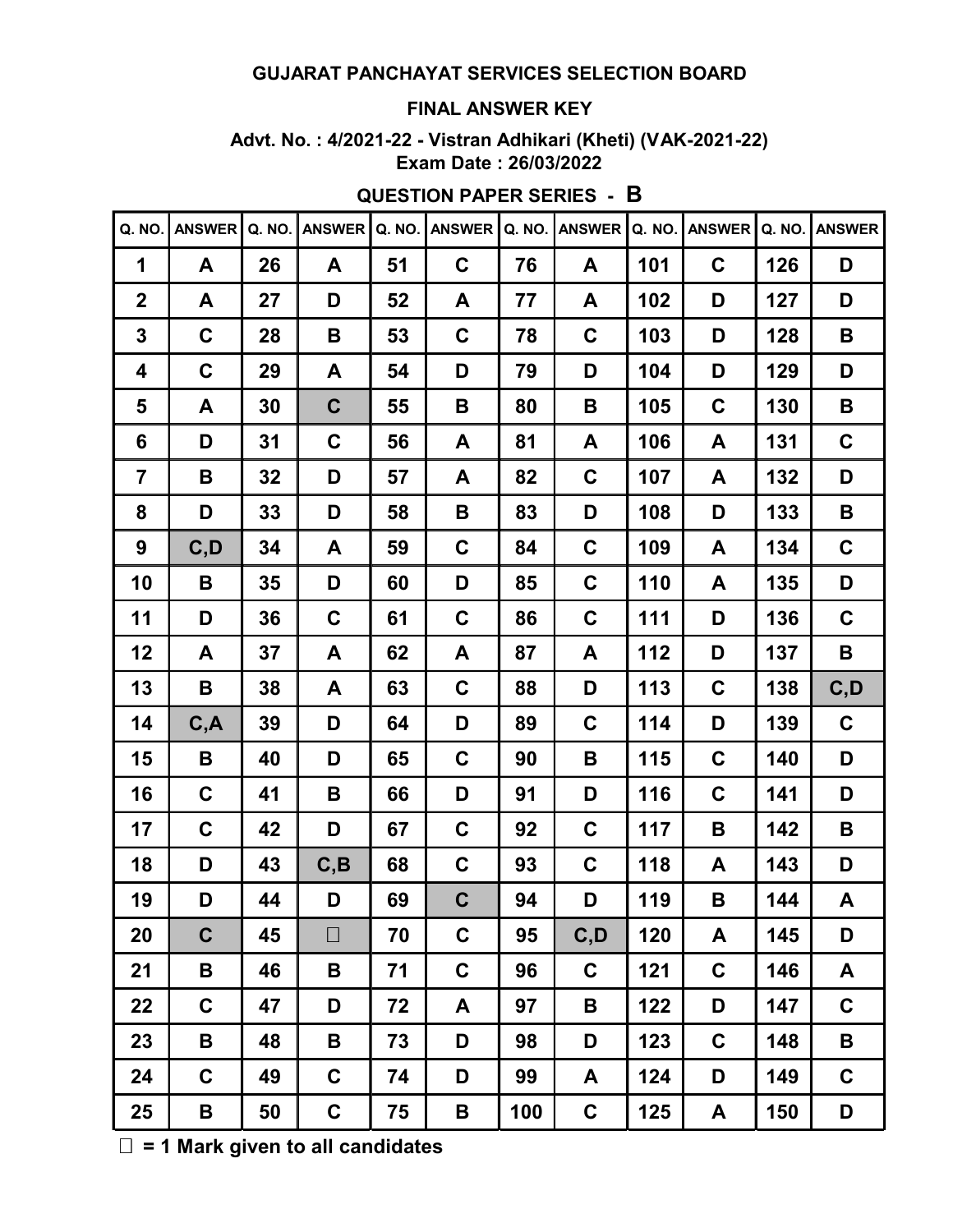#### **FINAL ANSWER KEY**

**Advt. No. : 4/2021-22 - Vistran Adhikari (Kheti) (VAK-2021-22) Exam Date : 26/03/2022**

| Q. NO.                  | <b>ANSWER</b> | Q. NO. | <b>ANSWER</b> | Q. NO. | <b>ANSWER</b> |     | Q. NO. ANSWER | Q. NO. | <b>ANSWER</b> |     | Q. NO. ANSWER |
|-------------------------|---------------|--------|---------------|--------|---------------|-----|---------------|--------|---------------|-----|---------------|
| 1                       | $\mathbf C$   | 26     | D             | 51     | D             | 76  | C             | 101    | D             | 126 | A             |
| $\mathbf{2}$            | A             | 27     | D             | 52     | D, B          | 77  | A             | 102    | A             | 127 | $\mathbf C$   |
| 3                       | A             | 28     | D             | 53     | $\mathbf C$   | 78  | A             | 103    | A             | 128 | $\mathbf C$   |
| 4                       | $\mathbf C$   | 29     | A             | 54     | $\mathbf C$   | 79  | D             | 104    | D             | 129 | A             |
| 5                       | B             | 30     | A             | 55     | D             | 80  | A             | 105    | C             | 130 | A             |
| 6                       | D             | 31     | $\mathbf C$   | 56     | A             | 81  | A             | 106    | A             | 131 | D             |
| $\overline{\mathbf{7}}$ | D             | 32     | D             | 57     | $\mathbf C$   | 82  | В             | 107    | $\Box$        | 132 | A             |
| 8                       | A             | 33     | B             | 58     | $\mathbf C$   | 83  | A             | 108    | D             | 133 | D             |
| 9                       | $\mathbf C$   | 34     | B             | 59     | C             | 84  | В             | 109    | D             | 134 | B             |
| 10                      | $\mathbf C$   | 35     | A             | 60     | A             | 85  | A             | 110    | A             | 135 | B             |
| 11                      | D             | 36     | D             | 61     | D             | 86  | D             | 111    | A             | 136 | D             |
| 12                      | A             | 37     | $\mathbf C$   | 62     | B             | 87  | D             | 112    | D,A           | 137 | $\mathbf C$   |
| 13                      | $\mathbf C$   | 38     | D             | 63     | D             | 88  | D             | 113    | $\mathbf C$   | 138 | D             |
| 14                      | A             | 39     | D             | 64     | B             | 89  | D             | 114    | A             | 139 | D             |
| 15                      | A             | 40     | B             | 65     | B             | 90  | C             | 115    | A             | 140 | A             |
| 16                      | D             | 41     | D             | 66     | A             | 91  | В             | 116    | D             | 141 | B             |
| 17                      | $\mathbf C$   | 42     | D             | 67     | A             | 92  | В             | 117    | D             | 142 | D             |
| 18                      | $\mathbf C$   | 43     | A             | 68     | A             | 93  | В             | 118    | A             | 143 | A             |
| 19                      | Α             | 44     | C             | 69     | A             | 94  | A             | 119    | B             | 144 | B             |
| 20                      | Β             | 45     | C             | 70     | D             | 95  | A             | 120    | В             | 145 | D,C           |
| 21                      | D, A          | 46     | Β             | 71     | D             | 96  | D,A           | 121    | D             | 146 | $\mathbf C$   |
| 22                      | A             | 47     | D             | 72     | $\mathbf C$   | 97  | A             | 122    | D             | 147 | B             |
| 23                      | D             | 48     | D             | 73     | A             | 98  | D             | 123    | A             | 148 | B             |
| 24                      | B             | 49     | A             | 74     | A             | 99  | B             | 124    | B             | 149 | B             |
| 25                      | B             | 50     | D             | 75     | D             | 100 | B             | 125    | D             | 150 | D             |

**QUESTION PAPER SERIES - C**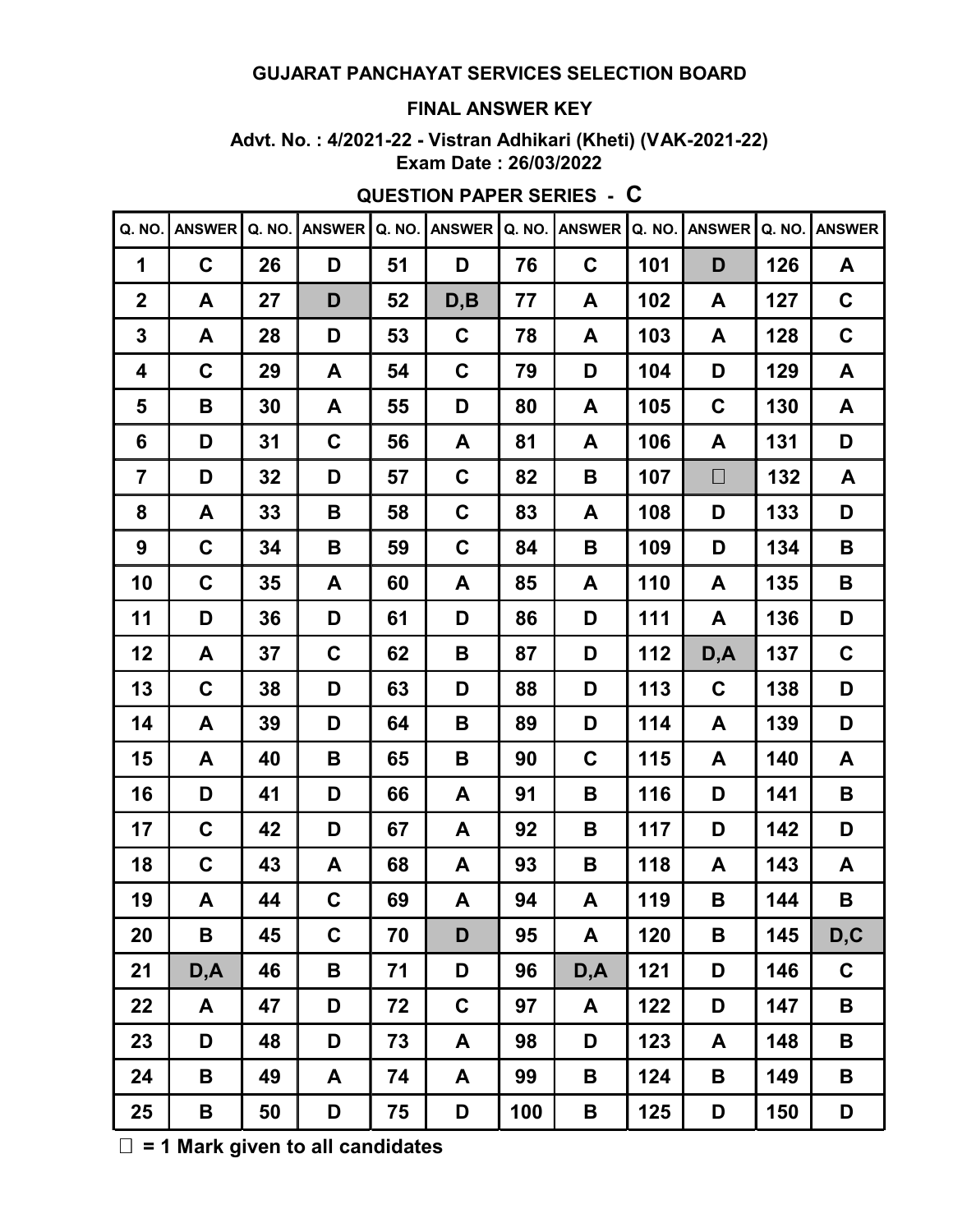#### **FINAL ANSWER KEY**

**Advt. No. : 4/2021-22 - Vistran Adhikari (Kheti) (VAK-2021-22) Exam Date : 26/03/2022**

| Q. NO.                  | <b>ANSWER</b> | Q. NO. | <b>ANSWER</b> | Q. NO. | <b>ANSWER</b> | Q. NO. | <b>ANSWER</b> | Q. NO. | <b>ANSWER</b> | Q. NO. | <b>ANSWER</b> |
|-------------------------|---------------|--------|---------------|--------|---------------|--------|---------------|--------|---------------|--------|---------------|
| 1                       | A             | 26     | $\mathbf C$   | 51     | D             | 76     | B             | 101    | D             | 126    | D             |
| $\mathbf{2}$            | B             | 27     | A             | 52     | B             | 77     | B             | 102    | B             | 127    | A             |
| 3                       | B             | 28     | D             | 53     | B             | 78     | A             | 103    | $\mathbf C$   | 128    | A             |
| 4                       | $\mathbf C$   | 29     | $\mathbf C$   | 54     | В             | 79     | A,C           | 104    | В             | 129    | D             |
| 5                       | B             | 30     | $\mathbf C$   | 55     | B             | 80     | A,B           | 105    | B             | 130    | A             |
| $6\phantom{1}6$         | $\mathbf C$   | 31     | A             | 56     | $\mathbf C$   | 81     | A             | 106    | D             | 131    | A             |
| $\overline{\mathbf{7}}$ | A             | 32     | A             | 57     | B             | 82     | A             | 107    | D             | 132    | B             |
| 8                       | A             | 33     | $\mathbf C$   | 58     | B             | 83     | A             | 108    | D             | 133    | D             |
| 9                       | $\mathbf C$   | 34     | B             | 59     | B             | 84     | A             | 109    | A, B          | 134    | B             |
| 10                      | B             | 35     | A, B          | 60     | $\mathbf C$   | 85     | B             | 110    | $\mathbf C$   | 135    | $\mathbf C$   |
| 11                      | A             | 36     | B             | 61     | A             | 86     | $\mathbf C$   | 111    | B             | 136    | B             |
| 12                      | D             | 37     | $\mathbf C$   | 62     | $\mathbf C$   | 87     | D             | 112    | $\mathbf C$   | 137    | A             |
| 13                      | B             | 38     | D             | 63     | B             | 88     | C             | 113    | $\mathbf C$   | 138    | $\mathbf C$   |
| 14                      | B             | 39     | D             | 64     | A             | 89     | D             | 114    | A             | 139    | A             |
| 15                      | A             | 40     | A             | 65     | A             | 90     | A             | 115    | A,D           | 140    | B             |
| 16                      | A             | 41     | D             | 66     | $\Box$        | 91     | D             | 116    | $\mathbf C$   | 141    | B             |
| 17                      | $\mathbf C$   | 42     | D             | 67     | A             | 92     | B             | 117    | B             | 142    | B             |
| 18                      | A             | 43     | A             | 68     | B             | 93     | В             | 118    | A             | 143    | A             |
| 19                      | B             | 44     | $\mathbf C$   | 69     | D             | 94     | B             | 119    | A             | 144    | B             |
| 20                      | D             | 45     | A             | 70     | Β             | 95     | $\mathbf C$   | 120    | В             | 145    | B             |
| 21                      | D             | 46     | A             | 71     | A             | 96     | A             | 121    | B             | 146    | B             |
| 22                      | $\mathbf C$   | 47     | D             | 72     | A             | 97     | D             | 122    | D             | 147    | A             |
| 23                      | A             | 48     | C             | 73     | D             | 98     | B             | 123    | D             | 148    | B             |
| 24                      | A             | 49     | $\mathbf C$   | 74     | A             | 99     | A             | 124    | A             | 149    | A             |
| 25                      | $\mathbf C$   | 50     | A             | 75     | B             | 100    | B             | 125    | $\mathbf C$   | 150    | A             |

**QUESTION PAPER SERIES - D**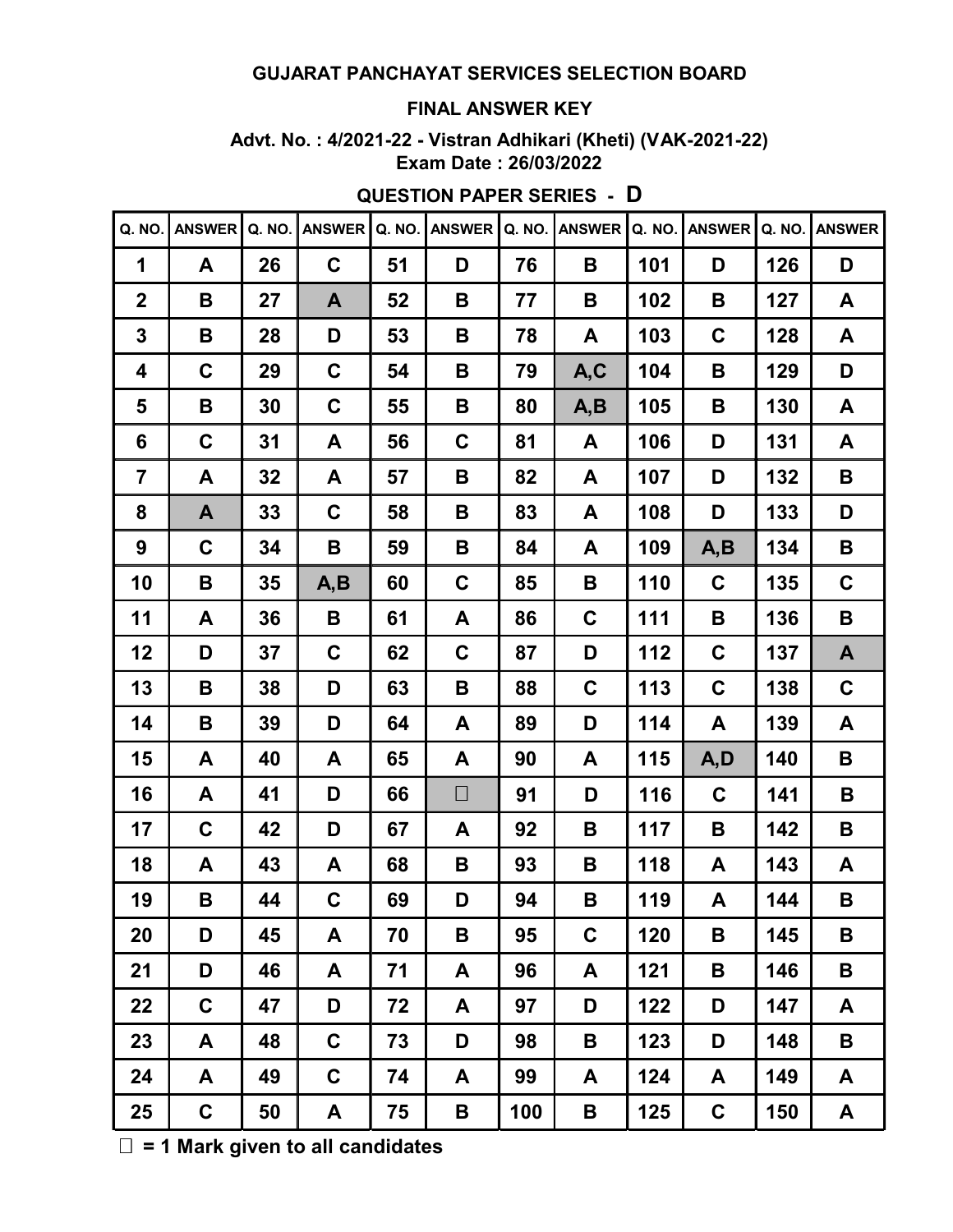#### **FINAL ANSWER KEY**

**Advt. No. : 4/2021-22 - Vistran Adhikari (Kheti) (VAK-2021-22) Exam Date : 26/03/2022**

| Q. NO.                  | <b>ANSWER</b> | Q. NO. | <b>ANSWER</b> | Q. NO. | <b>ANSWER</b> | Q. NO. | <b>ANSWER</b> | Q. NO. | <b>ANSWER</b> | Q. NO. | <b>ANSWER</b> |
|-------------------------|---------------|--------|---------------|--------|---------------|--------|---------------|--------|---------------|--------|---------------|
| 1                       | A             | 26     | D             | 51     | A             | 76     | B             | 101    | $\mathbf C$   | 126    | A             |
| $\mathbf{2}$            | $\mathbf C$   | 27     | $\mathbf C$   | 52     | D             | 77     | D             | 102    | B             | 127    | C             |
| 3                       | B             | 28     | D             | 53     | D             | 78     | C             | 103    | $\mathbf C$   | 128    | B, C          |
| 4                       | $\mathbf C$   | 29     | A             | 54     | B             | 79     | D             | 104    | D             | 129    | $\mathbf c$   |
| 5                       | $\mathbf C$   | 30     | D             | 55     | A             | 80     | C             | 105    | В             | 130    | D             |
| $6\phantom{1}6$         | D             | 31     | B             | 56     | C             | 81     | B             | 106    | B             | 131    | A             |
| $\overline{\mathbf{r}}$ | D             | 32     | B             | 57     | B             | 82     | B             | 107    | D             | 132    | $\mathbf C$   |
| 8                       | B             | 33     | D             | 58     | A             | 83     | B             | 108    | A             | 133    | $\mathbf C$   |
| 9                       | B             | 34     | D             | 59     | В             | 84     | B             | 109    | $\mathbf C$   | 134    | D             |
| 10                      | D             | 35     | $\mathbf C$   | 60     | B             | 85     | $\mathbf C$   | 110    | $\mathbf C$   | 135    | A             |
| 11                      | B             | 36     | $\mathbf C$   | 61     | A             | 86     | $\mathbf C$   | 111    | B             | 136    | D             |
| 12                      | $\mathbf C$   | 37     | $\mathbf C$   | 62     | A             | 87     | C             | 112    | D             | 137    | B             |
| 13                      | $\mathbf C$   | 38     | A             | 63     | D             | 88     | A             | 113    | B             | 138    | $\mathbf C$   |
| 14                      | $\mathbf C$   | 39     | C             | 64     | Β             | 89     | D             | 114    | В             | 139    | $\mathbf C$   |
| 15                      | B             | 40     | B             | 65     | Β             | 90     | D             | 115    | A             | 140    | $\mathbf C$   |
| 16                      | A             | 41     | B             | 66     | A             | 91     | B             | 116    | B,A           | 141    | A             |
| 17                      | A             | 42     | $\mathbf C$   | 67     | B             | 92     | $\mathbf C$   | 117    | $\mathbf C$   | 142    | A             |
| 18                      | C             | 43     | D             | 68     | C             | 93     | C             | 118    | B,D           | 143    | C             |
| 19                      | A             | 44     | D             | 69     | B             | 94     | D             | 119    | D             | 144    | B             |
| 20                      | B             | 45     | B             | 70     | Β             | 95     | $\mathbf C$   | 120    | A             | 145    | D             |
| 21                      | B             | 46     | $\mathbf C$   | 71     | C             | 96     | C             | 121    | В             | 146    | $\mathbf C$   |
| 22                      | $\mathbf C$   | 47     | A             | 72     | В             | 97     | B             | 122    | B             | 147    | B, C          |
| 23                      | C             | 48     | $\mathbf C$   | 73     | В             | 98     | B, C          | 123    | C             | 148    | B             |
| 24                      | A             | 49     | A             | 74     | A             | 99     | $\Box$        | 124    | B             | 149    | D             |
| 25                      | B             | 50     | D             | 75     | B             | 100    | B             | 125    | B             | 150    | $\mathbf C$   |

**QUESTION PAPER SERIES - E**